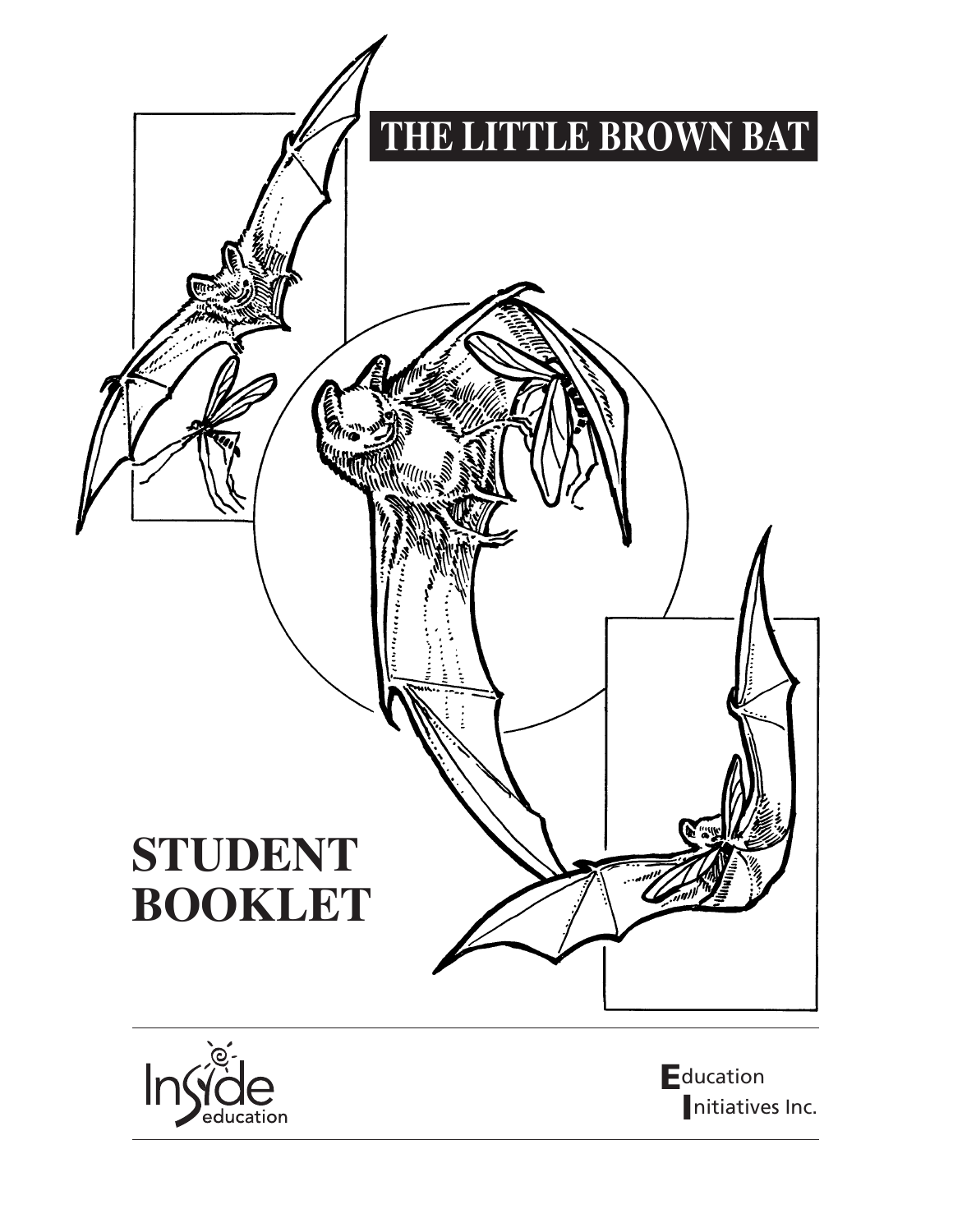## **Student Booklet Page One: Bat Attitudes**

**Please circle your answer to these questions:**

| 1. I think that bats are scary.               | YES or NO |  |
|-----------------------------------------------|-----------|--|
| 2. I think that all bats eat blood.           | YES or NO |  |
| 3. I think that there are no bats in Alberta. | YES or NO |  |
| 4. I think that bats are blind.               | YES or NO |  |
| 5. I think that all bats live in caves.       | YES or NO |  |
| 6. I think that a bat would fly into my hair. | YES or NO |  |
| 7. I think that baby bats drink milk.         | YES or NO |  |
| 8. I think that bats are dirty.               | YES or NO |  |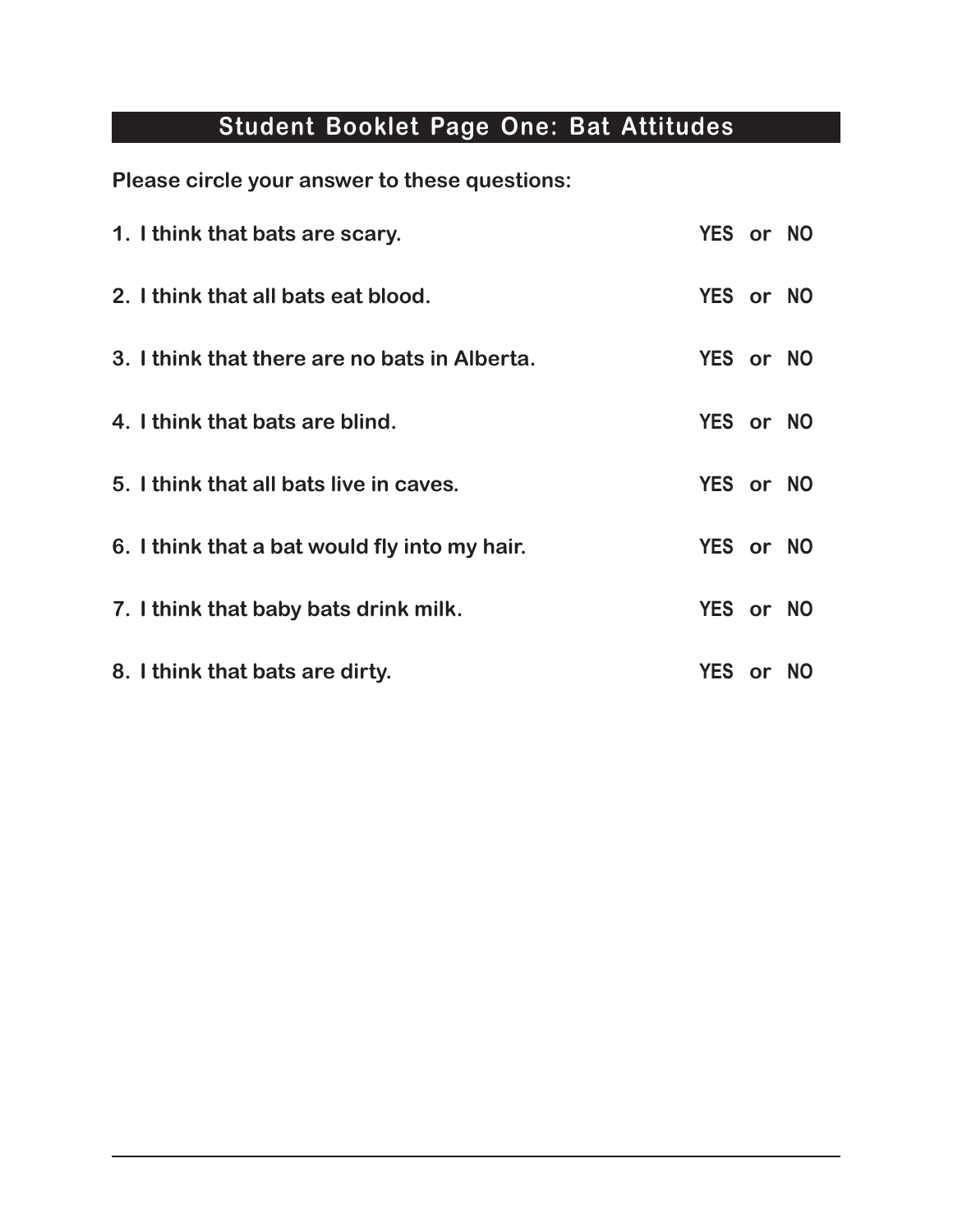#### **Student Booklet Page Two: Bat Story**

**Hi, my name is Myotis Lucifugus or Little Brown Bat. Little Brown Bats are the most common bat in Alberta. I live at Wabamun Lake in a cabin with 50 of my family. I'll bet that not many children have seen a little brown bat before. I am really small. I weigh 8.5 gm or the same as 2 nickels. My wing span is 20 cm or the same as the distance across this paper. My name, Myotis, "means mouse-eared".**

**When I was a baby I drank milk from my mother. I could not fly so I hung on very tight to my mother's fur while we hung upside-down. They called me a pup. When my mother came back from hunting, she knew my special call, wheek, wheek and flew right to me. As my fur grew, my mother showed me how to keep clean by combing my fur with my claws. I also had to clean my face and ears just like you.** 

**Alberta has nine kinds of bats. All bats in Alberta eat insects.**

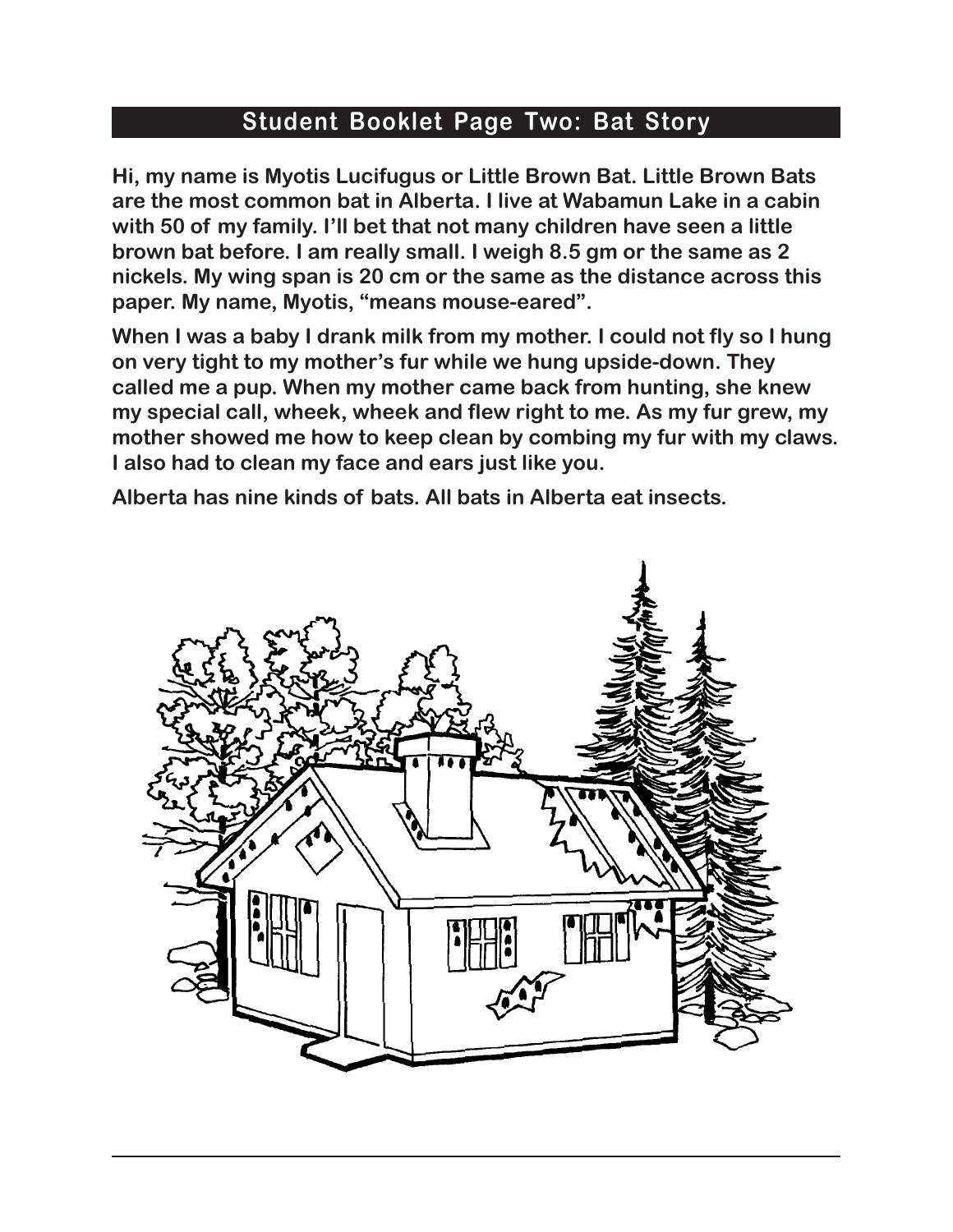### **Student Booklet Page Three: Bat Story**

**I am a flying mammal. Now that I am an adult I go out twice a night to catch flying insects. I go out one hour after sunset and one hour before sunrise. The rest of the night and day, about 20 hours, I stay hidden, sleeping or cleaning my body.** 

**You and I have hands that are alike. The bones of my hand are longer, with skin in between making my wings. I also have skin between my legs and tail to help me catch insects and to turn quickly in the air. My wings make a super coat when it is raining or cold. I am better at flying than most birds and can fly as fast as 20 kilometres per hour.**

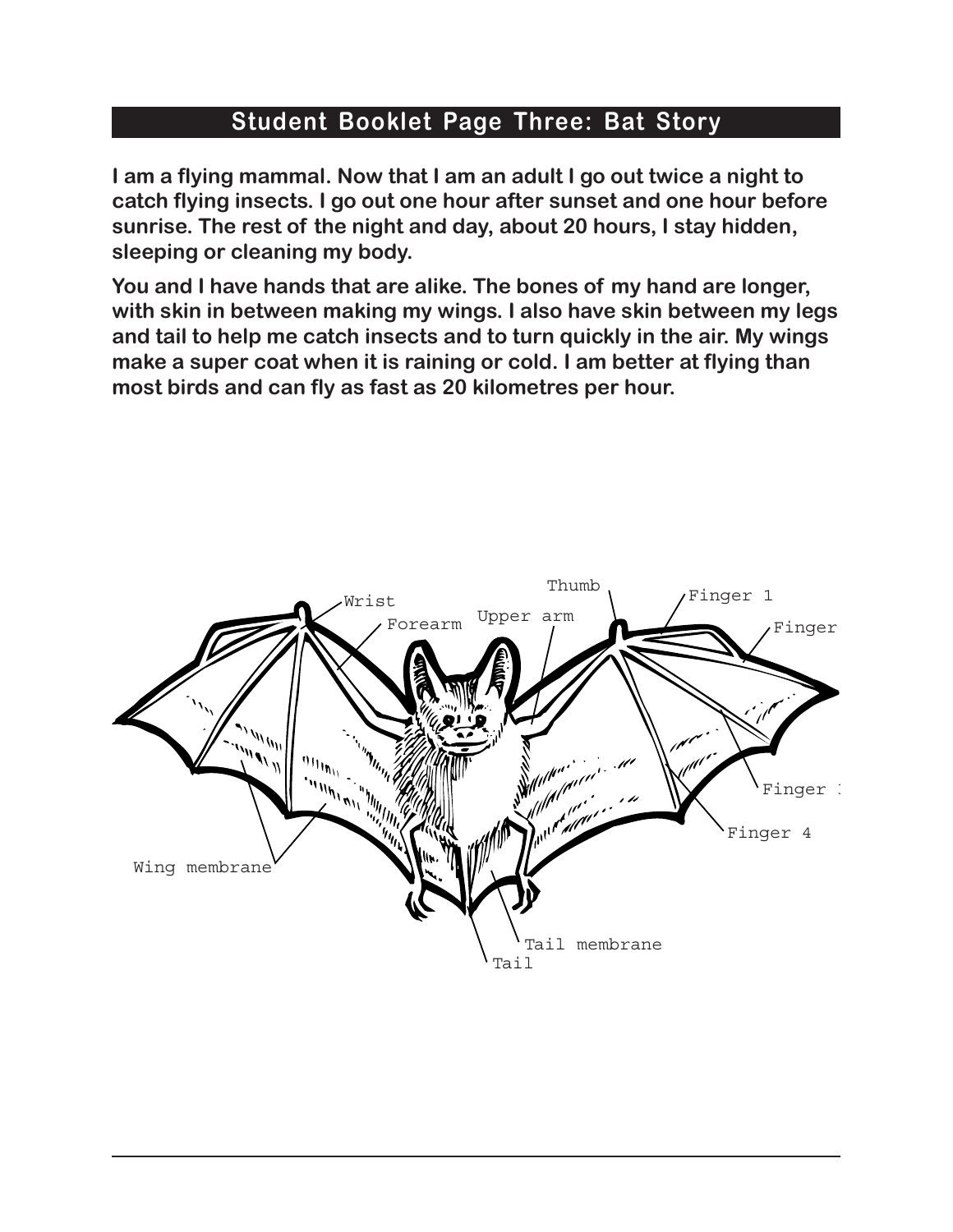#### **Student Booklet Page Four: Bat Story**

**I fly out above Wabamun Lake to hunt with my cousin. She ate 600 flying insects in one hour. Our whole colony of bats ate 50 kilograms of flying insects last summer. We need to eat alot. During the seven cold months of winter there are no insects to eat.** 

**Bats are not blind! I can see at night. I will not fly into a tree or your hair. It is my large ears that are my most important tool. I make high squeaks that quickly travel out into the air. When the sound hits an object it bounces back to my ears like an echo. This is echo-location. Those tasty mosquitoes sound different from a tree. Totally cool!**

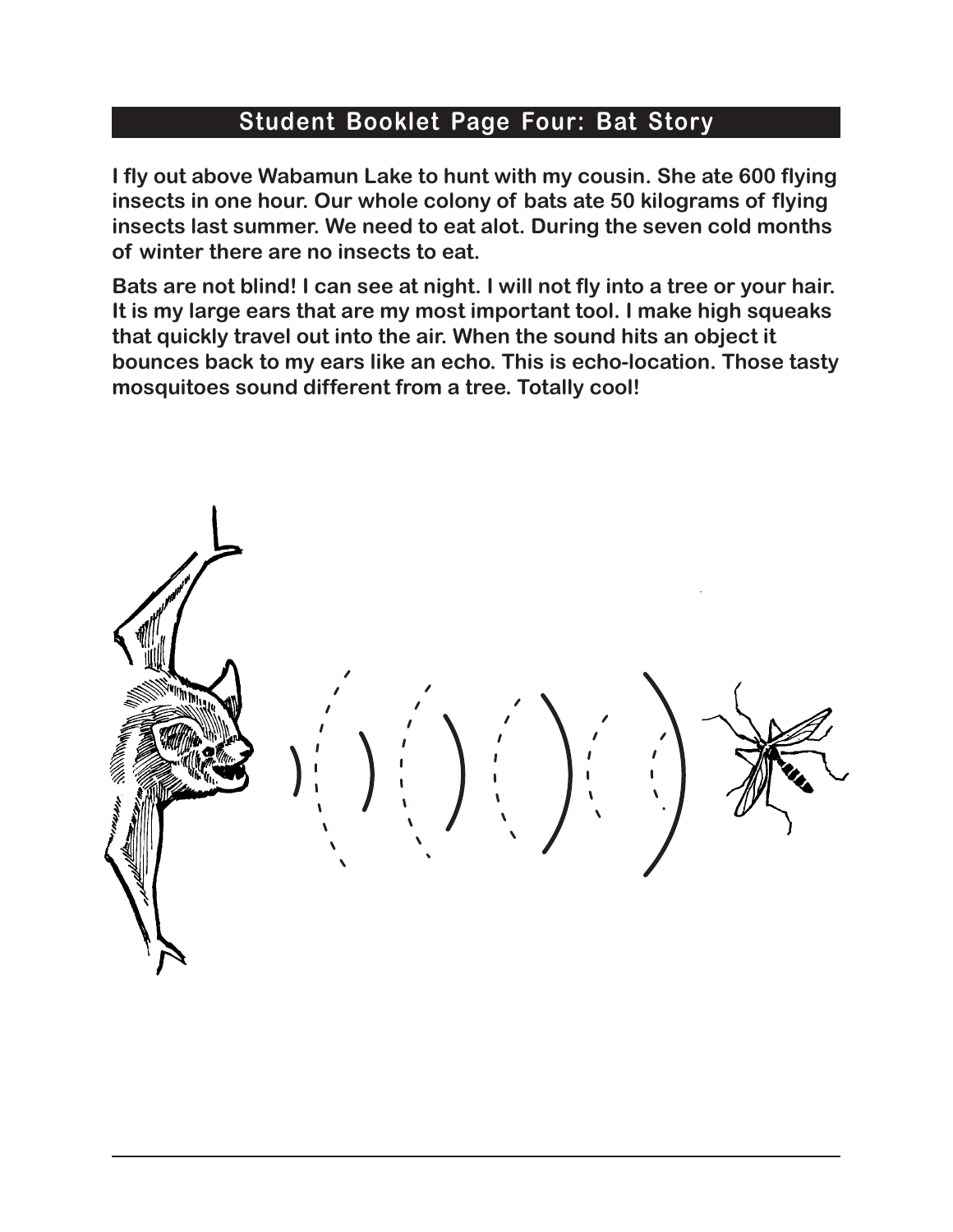#### **Student Booklet Page Five: Bat Story**

**My family lives near water because many insects lay their eggs in the water. When the eggs hatch and the adults fly away there are many animals waiting to eat them. Some animals eat plants, some animals eat other animals and some animals eat dead material. Little brown bats eat other animals, flying insects. Beetles, mosquitoes, and moths are my favorites.**

**My cousin and I have to be very careful in the night. We have an enemy that likes to eat bats. It is a very quiet flyer! Can you guess? It is the great horned owl. We must be very fast, twisting and turning, to avoid the owl's talons.**

**Little Brown Bats have another enemy- people! People do not kill bats, but they destroy bat's homes. A mother bat needs to find a safe place to birth her one baby each year. If a lot of babies are not born each year then soon bats will be endangered. This means there will only be a few bats left.** 

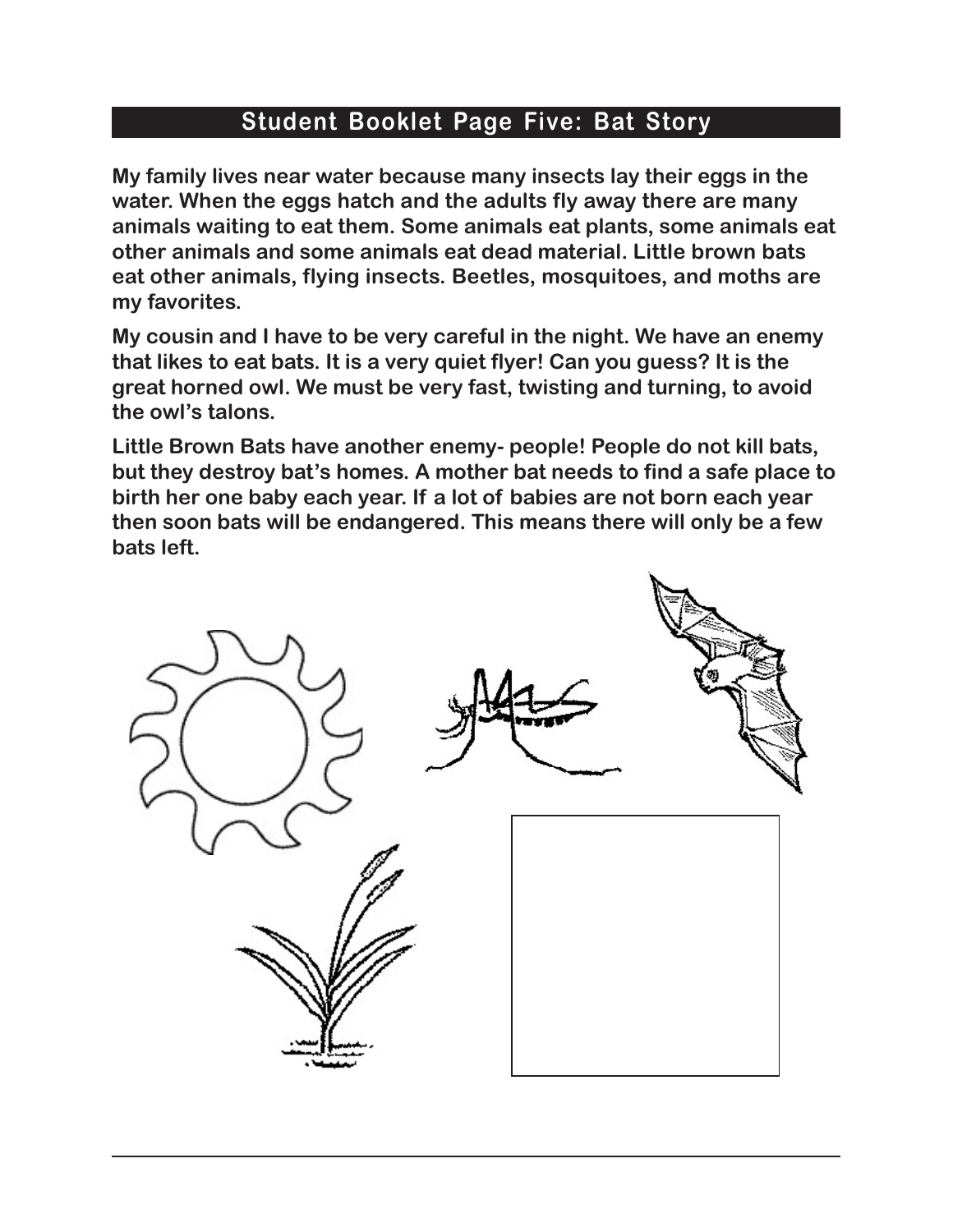#### **Student Booklet Page Six: Bat Story**

**Being "Myotis Lucifugus" has led to super adventures. I flew away from the cabin one night and had to find another safe place to sleep. When it was time for my morning hunt, I could not fly outside. I folded my wings and hid in a dark place to wait.** 

**Soon people voices came closer and then there was light! I had never heard a scream before. It was really hard on my ears! Great big eyes stared at me! They put a clear round shape over me and a shaky hand slid a piece of paper under me! It flipped me over, trapping me inside! Where was I?**

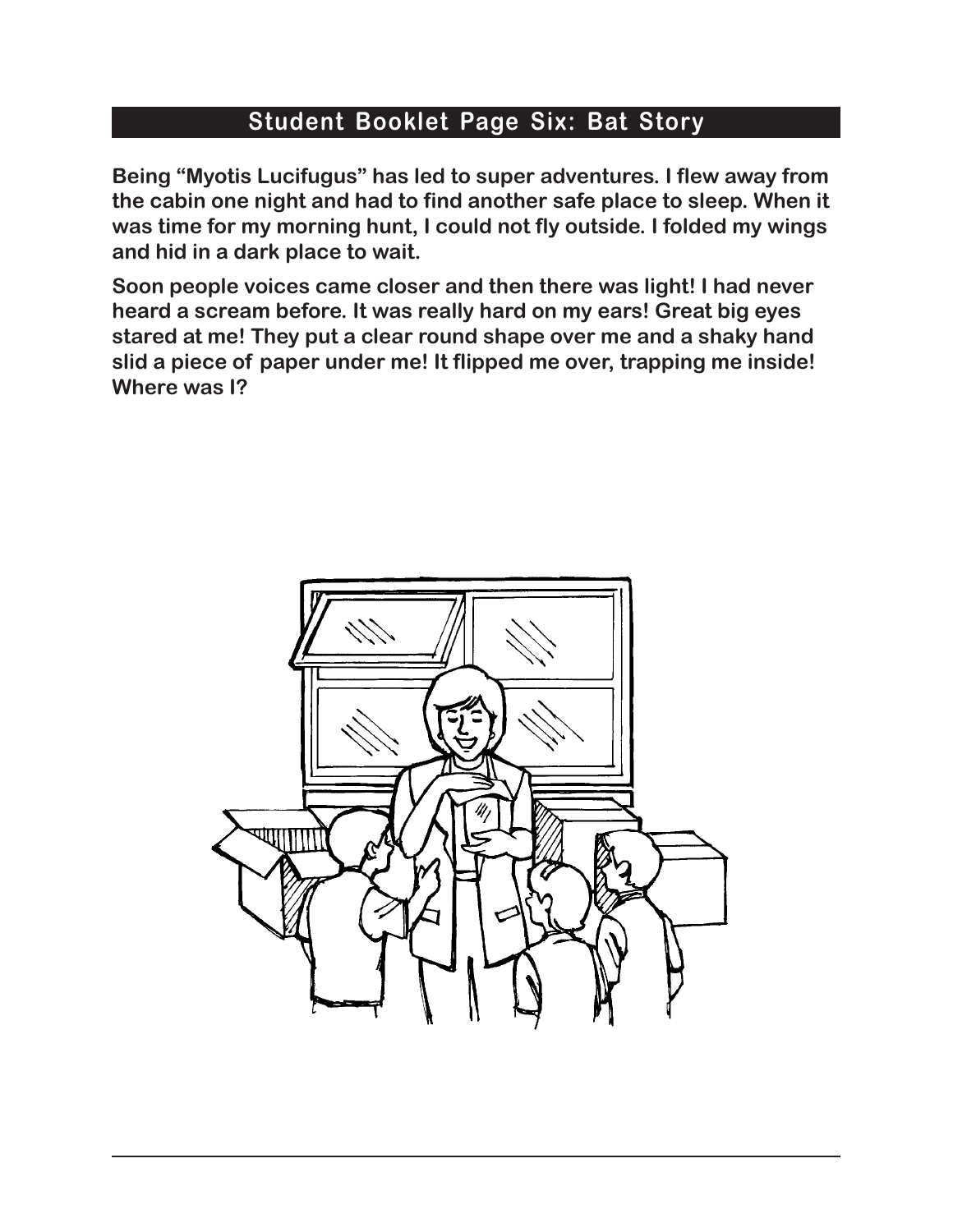#### **Student Booklet Page Seven: Bat Story**

**Wow! I was at school! After the children got over being afraid, they didn't yell or hurt me. They took me to the library for the day, put me on a table and took out books about bats. I learned so many things about the world of bats before they let me go that night.**

**There are 1,000 different kinds of bats in the world. Bats make up one quarter of all mammal species. Bats live in every country in the world.** 

**There are two groups of bats: micro-bats and mega-bats. Micro-bats usually have large ears and small eyes and mega-bats have small ears and big eyes. Most micro-bats eat insects and use echolocation to find their food. A few micro-bats have large claws and catch fish for food. Mega-bats eat fruit, nectar and pollen and use their good eyesight and smell to find their food.**

**Bats are neat! I hope you know more about bats than you did before. I have to go now. It is getting colder and I must go with my colony to hibernate.** 

**I enjoyed writing this story about my family and me. Good luck and happiness to you all!** 

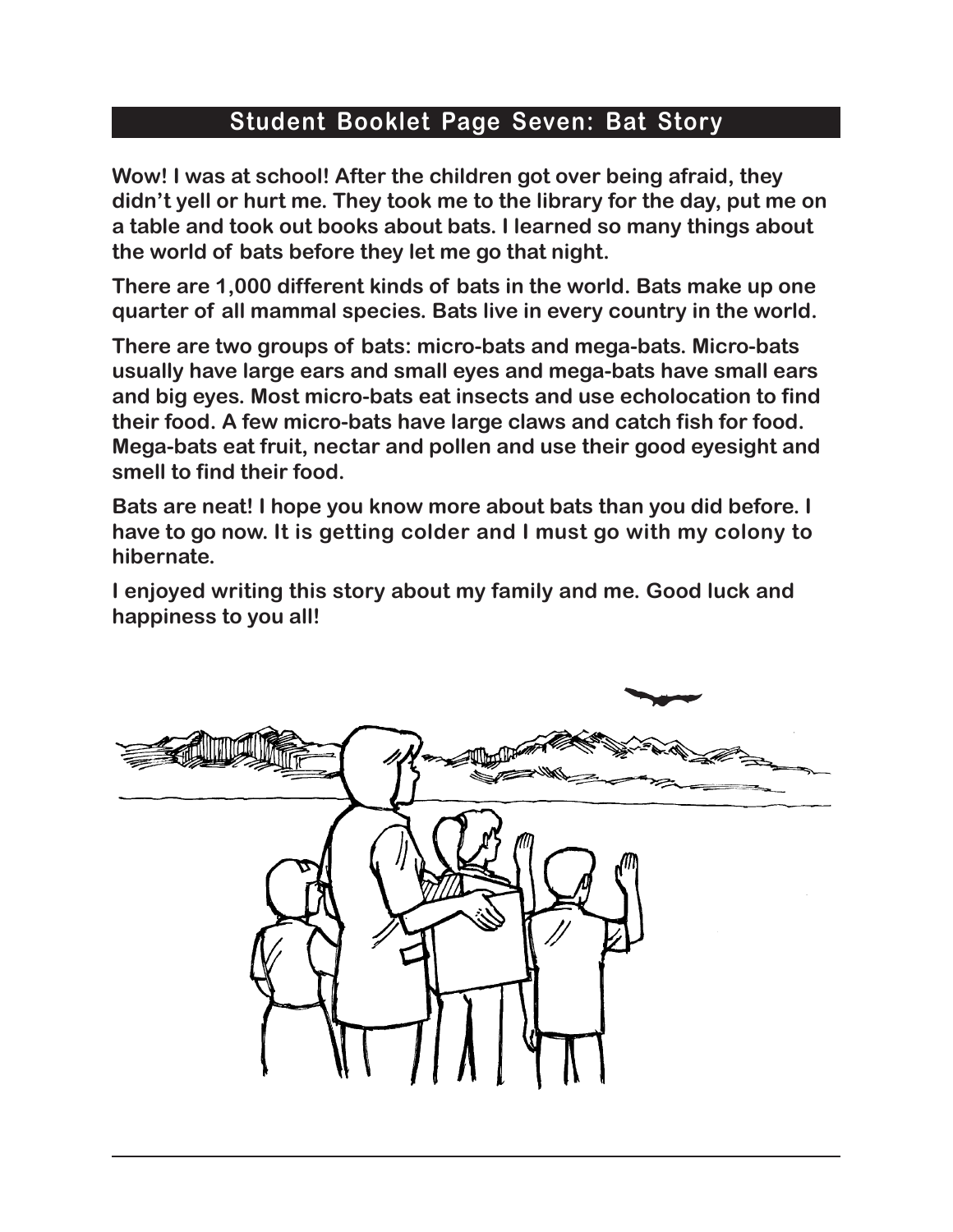# **Student Booklet Page Eight: Comparisons**

|                          |                         | <b>Red-winged</b> |                  |
|--------------------------|-------------------------|-------------------|------------------|
|                          | <b>Little Brown Bat</b> | <b>Blackbird</b>  | <b>Dragonfly</b> |
|                          |                         |                   |                  |
| <b>Kind of animal</b>    |                         |                   | insect           |
|                          |                         |                   |                  |
| Kind of food             |                         |                   |                  |
|                          |                         |                   |                  |
| <b>Best home</b>         |                         |                   |                  |
|                          |                         |                   |                  |
| Kind of baby             |                         | egg/chick         |                  |
|                          |                         |                   |                  |
| <b>Baby's food</b>       | milk                    |                   |                  |
|                          |                         |                   |                  |
| <b>Covering on wings</b> |                         |                   |                  |
|                          |                         |                   |                  |
| How are wings special?   |                         |                   |                  |
|                          |                         |                   |                  |
| <b>Number of legs?</b>   |                         |                   |                  |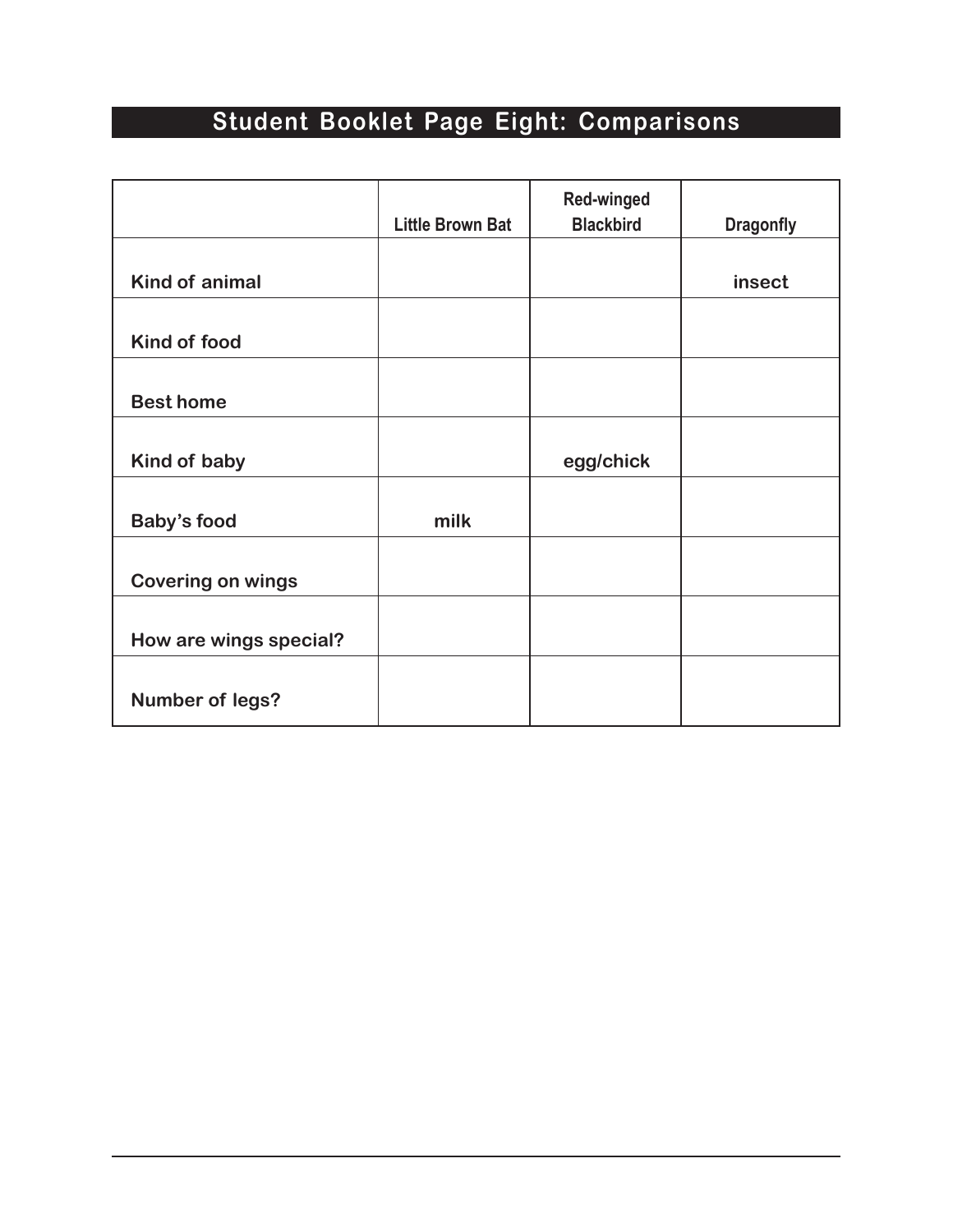#### **Student Booklet Page Nine: Batword Puzzle**



#### Across

- **5 A bat is a \_\_\_\_\_\_\_\_\_\_.**
- **7 Animals that are losing their habitat are \_\_\_\_\_\_\_\_\_\_\_\_\_\_\_\_\_\_.**

**Choose from the following words:**

- **8 \_\_\_\_\_\_\_\_ are found all over the world.**
- **9 A little brown bat eats**

 **\_\_\_\_\_\_\_\_\_.** 

**11 Little brown bats make a \_\_\_ \_\_\_\_\_\_\_\_\_\_ to find food and to miss trees as they fly.** 

**1 A bat's wing is like your** 

**\_\_\_\_\_\_\_\_\_\_\_.** 

- **2 Bats are the only mammal that**  can \_\_\_\_\_\_\_\_\_.
- **3 Most mother bats have only \_\_\_\_\_\_\_\_ baby each year.**
- **4 Little brown bats come out only at \_\_\_\_\_\_\_\_\_\_\_\_.**
- **6 Little brown bats spend the**  winter in \_\_\_\_\_\_\_\_\_\_\_\_.
- **8 All bats can see. No bats are**
- **10 A baby bat is called a \_\_\_\_\_\_\_\_\_.**

**\_\_\_\_\_\_\_\_\_\_\_\_.**